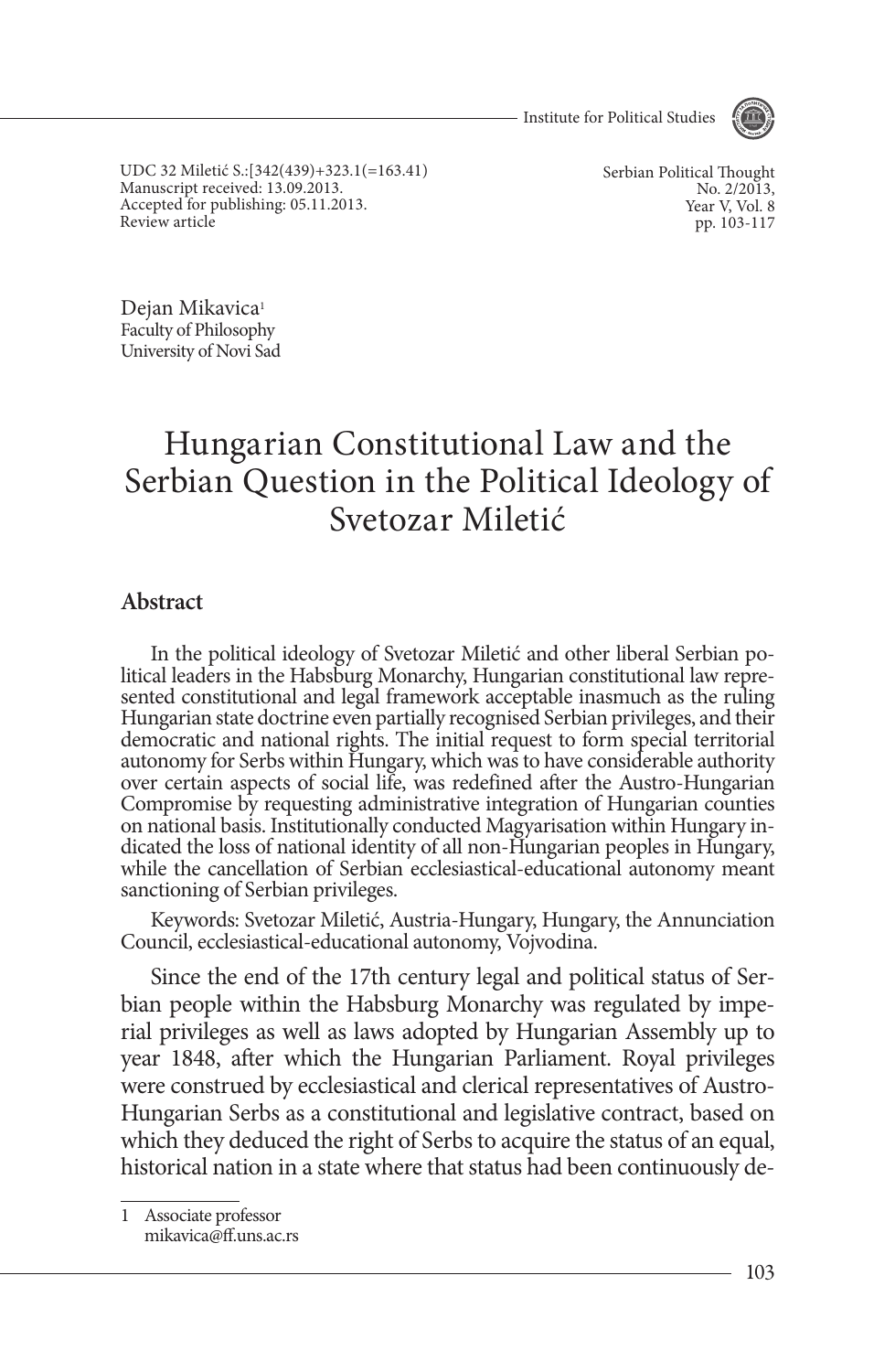nied to them. On the other hand, the privileges were unacceptable for Hungarian nobility, as this act of royal mercy was considered contrary to Hungarian constitutional principle founded on medieval historical law of Hungarian people, according to which there is only one political nation – Hungarian, that is one diplomatic people in the territory of St. Stephen's Hungarian state.

Depending on political circumstances or the need to conform the interests of Hungarian feudal estates and later Hungarian liberal leaders to the dynastic conceptions of the state, Viennese court manipulated Serbian privileges as well as the expectations of Serbs that they will obtain collective and civil rights. The crucial moment in synchronising the Hungarian constitutional law with the requests of Serbs trying to ensure their civil rights in Hungary took place in 1792 when Hungarian Diet in Pozsony adopted Article 27, which guaranteed civil equality to non-Hungarians.

Namely, equality given to Serbs through Article 27 of 1791 and Article 10 of 1792 implied genuine freedom of religious confession to those of Greek, but non-Uniate rite, freedom of endowments, school system, upbringing of youth, and confirmed the existing rights, privileges and concessions that were not in disagreement with the laws of the Kingdom of Hungary. Furthermore, Serbs were guaranteed the right to acquire property and the right to be accepted in civil service. Article 10 also guaranteed Serbian right to elect the metropolitan and episcopes as their representatives in the Hungarian Diet. The same article provided the termination of Illyrian court chancery (Forišković 1986: 264). The ruler kept the right to confirm the election of the metropolitan and episcopes, to issue permission for the summoning of the Serbian assemblies as well as to appoint commissioners at these assemblies.

However, the full exercise of these rights guaranteed by Hungarian laws was obstructed by the Catholic nobility and Hungarian counties. What seemed to be just a question of formality, such as whether the metropolitan and the episcopes were to sit together or separate from the Catholic clergy in the Upper House of the Diet, lessened the effect of the adopted laws. Metropolitan Stratimirović believed that his place should be next to the primas of Hungary, and that Serbian episcopes should sit amongst the Catholic, but in front of the Uniate episcopes. At the meeting of the Diet in 1792 the palatine did not allocate Serbian episcopes among the Catholic clergy, but behind all the other representatives. Because of that Serbian episcopes protested pointing in their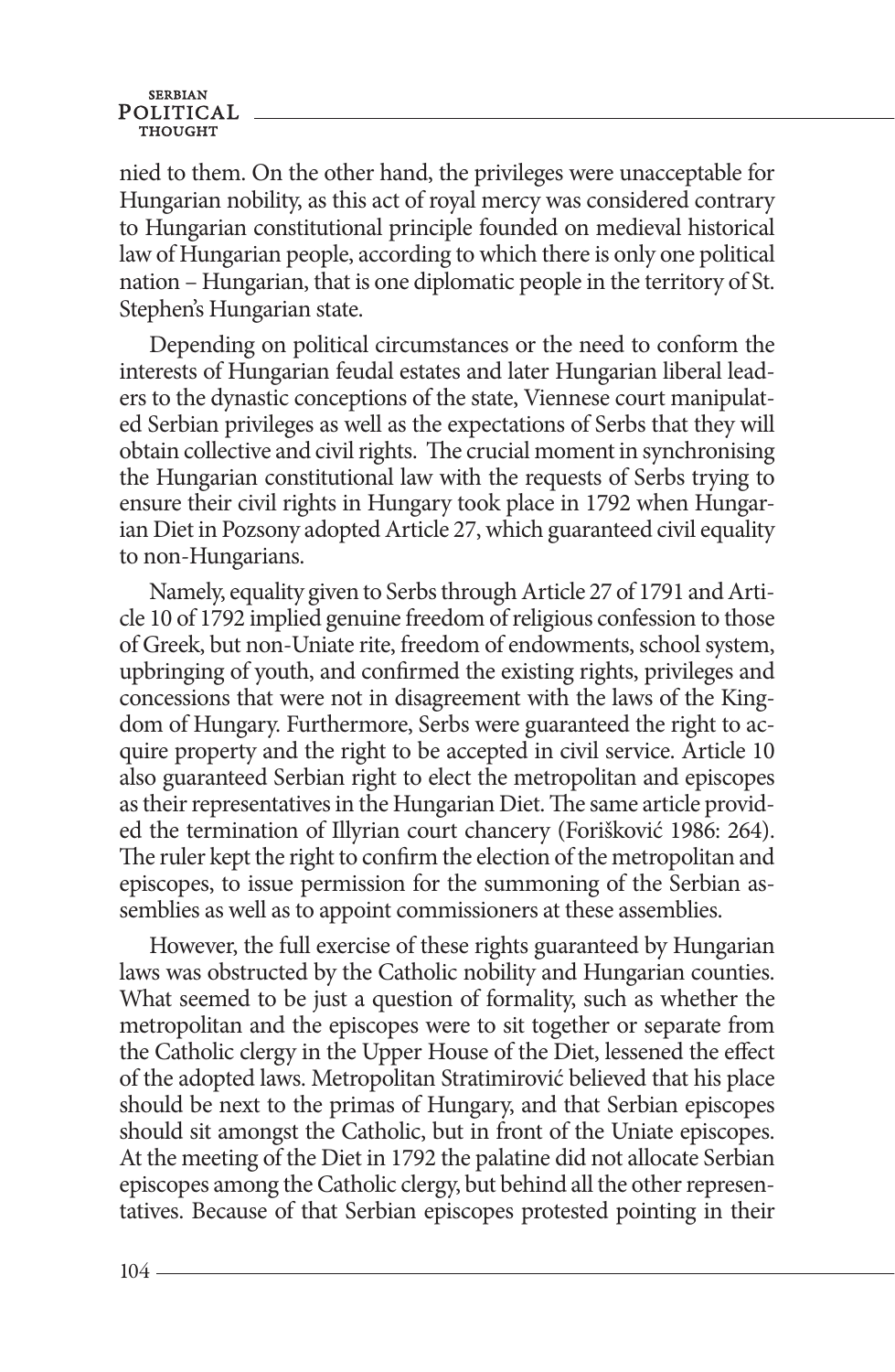appeal that "they will only temporarily be contented with the place allocated to them by the palatine, but they keep the right to request whatever seems they are entitled for later". The Article 7 of 1792 reestablished what Article 16 of the previous year determined, and that is: the Hungarian language ought to become obligatory school subject within Hungarian state borders; the Court Chamber was solely to use Hungarian as the language of communication with Hungarian institutions. All this was requested on the basis of the imperial decree issued on the 22nd June 1792, which allowed Hungarian estates to make decisions like these in the Diet.

From the time when this law was adopted, the political life of Prečani Serbs was characterised by the resistance towards the process of Magyarisation, which primarily consisted of forcing Hungarian language as official in all segments of state life. Burning of public registers kept in Hungarian was preceded by other laws influencing Serbian political elite in the Habsburg Monarchy to determine such a course of national policy according to which the position toward Viennese court was primarily to be established. Additionally, the corpus of social, national and civil requests was to be defined, granting of which, as it seemed, would have created conditions needed for improvement of cultural and educational life, preservation of national identity and acquirement of political equality. Civil equality in the form which was legally sanctioned before the war and the Revolution of 1848, seemed insufficient and unreliable, and therefore in May 1848 at the Serbian national assembly Serbian liberals and Serbian ecclesiastic dignitaries, gathered within the circle around the metropolitan Rajačić, voted to formally acknowledge Hungarian constitutional law, political sovereignty and territorial integrity of Hungary, but they actually proclaimed a distinct political and territorial unit in the territory of Srem, Banat, Baranja and Bačka – Serbian Vojvodina. Jurisdictions and character of this unit show that while it was unacceptable to Hungarian political leaders, for Serbian people it was the finalisation of their historical efforts, and for the 20-year old Miletić and Serbian liberals who saw him as their main leader and ideologist, it was the basis for defining the party's policy, which tends to adjust Hungarian constitutional law to Serbian national requests, which ultimately formed a policy of rearrangement of the Habsburg Monarchy on the dualistic principle and the formation of a specific Serbian autonomy, which would have the form of a federal unit in accordance with the principle of dual federalism, which seemed quite achievable after the Austro-Hungarian Compromise (Mikavica 2005: 59-67).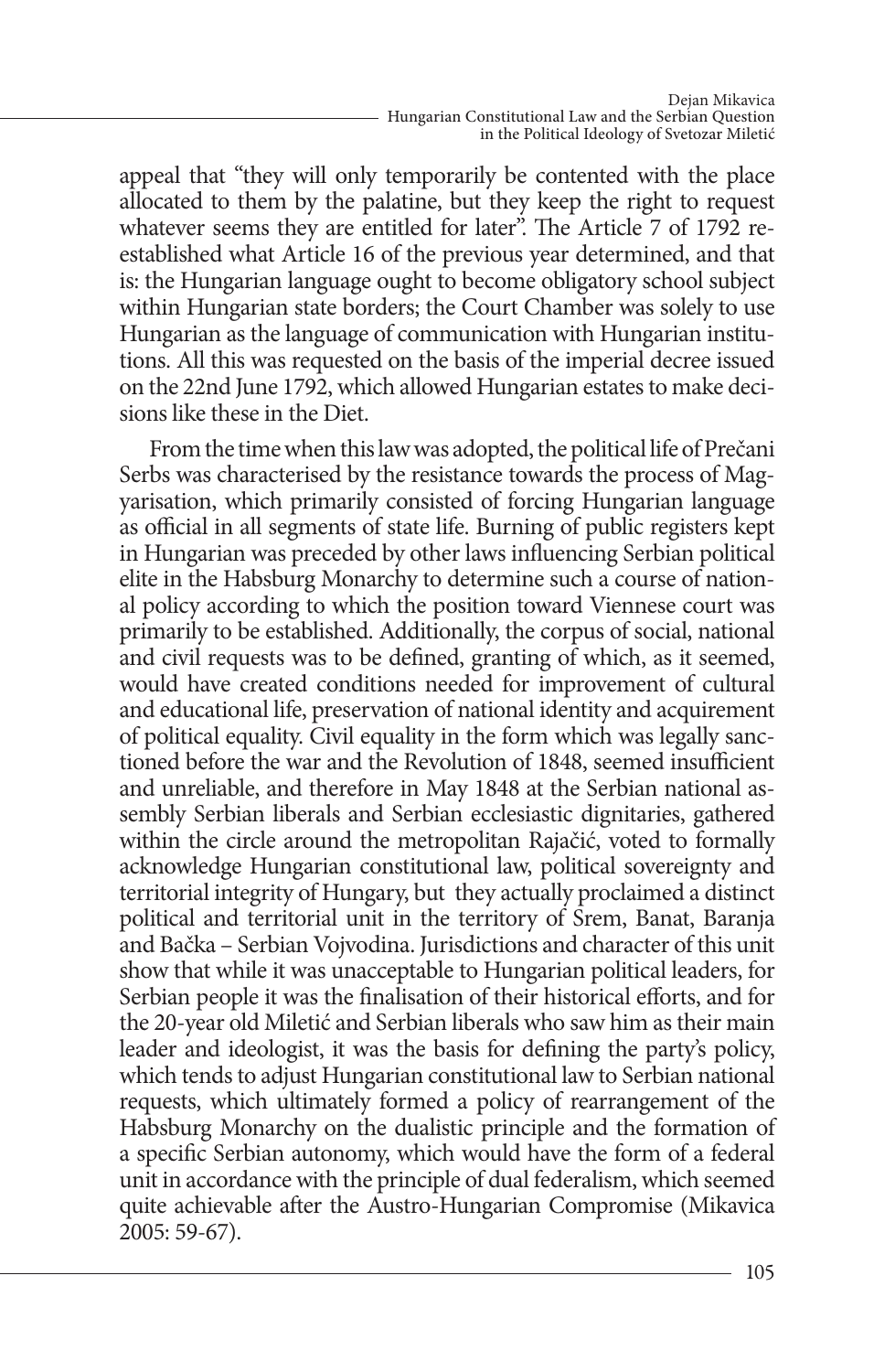The dominant feature of Miletić's political ideology in 1848 was the realisation of Serbian national and collective rights in Hungary, which implied obtaining a distinct territory for Prečani Serbs, who would organise themselves politically and administratively within this territory. Since 1861, and especially since 1868, Miletić's ideology on solving the Serbian national question shifted toward administrative reorganisation of Hungary by means of arondation of Hungarian counties on the basis of acknowledging the national principle. This policy would ultimately lead to the creation of such counties in which non-Hungarian peoples would be able to organise themselves and independently arrange their national, educational, cultural and social life in full. This political concept was not represented as contrary to the Hungarian constitutional law, but quite the opposite (Mikavica 2006).

The dominant feature of Miletić's political ideology in 1848 was the realisation of Serbian national and collective rights in Hungary, which implied obtaining a distinct territory for Prečani Serbs, who would organise themselves politically and administratively within this territory. Since 1861, and especially since 1868, Miletić's ideology on solving the Serbian national question shifted toward administrative reorganisation of Hungary by means of arondation of Hungarian counties on the basis of acknowledging the national principle. This policy would ultimately lead to the creation of such counties in which non-Hungarian peoples would be able to organise themselves and independently arrange their national, educational, cultural and social life in full. This political concept was not represented as contrary to the Hungarian constitutional law, but quite the opposite.

In Serbian political circles, already at the time of formal and definite repeal of Vojvodina and afterwards, particular interest was taken in texts in which Hungarians, especially Hungarian Baron of liberal provenance József Eötvös, emphasized that not only the satisfaction of national interests in Hungary was not directly opposite to Hungarian constitutional law, but also the resolving of this issue is a pre-requisite for the national and constitutional survival of the Hungarian people. At the same time, it was neglected that the realization of such justified efforts of the non-Hungarian nations were defined by Eötvös in a wider scope of general constitutional liberties of Hungary<sup>2</sup>. The few elements

<sup>2</sup> In the brochure A nemzetiségi Kérdés, published in Pest in 1865, József Eötvös positioned himself more precisely towards the feasibility of the idea of meeting the demands of non-Hungarian people in Hungary with a ,,teritorial fragmentation": ,,This principle may seem fine and grand, and it may seem that it could be feasible, but it is such that when it would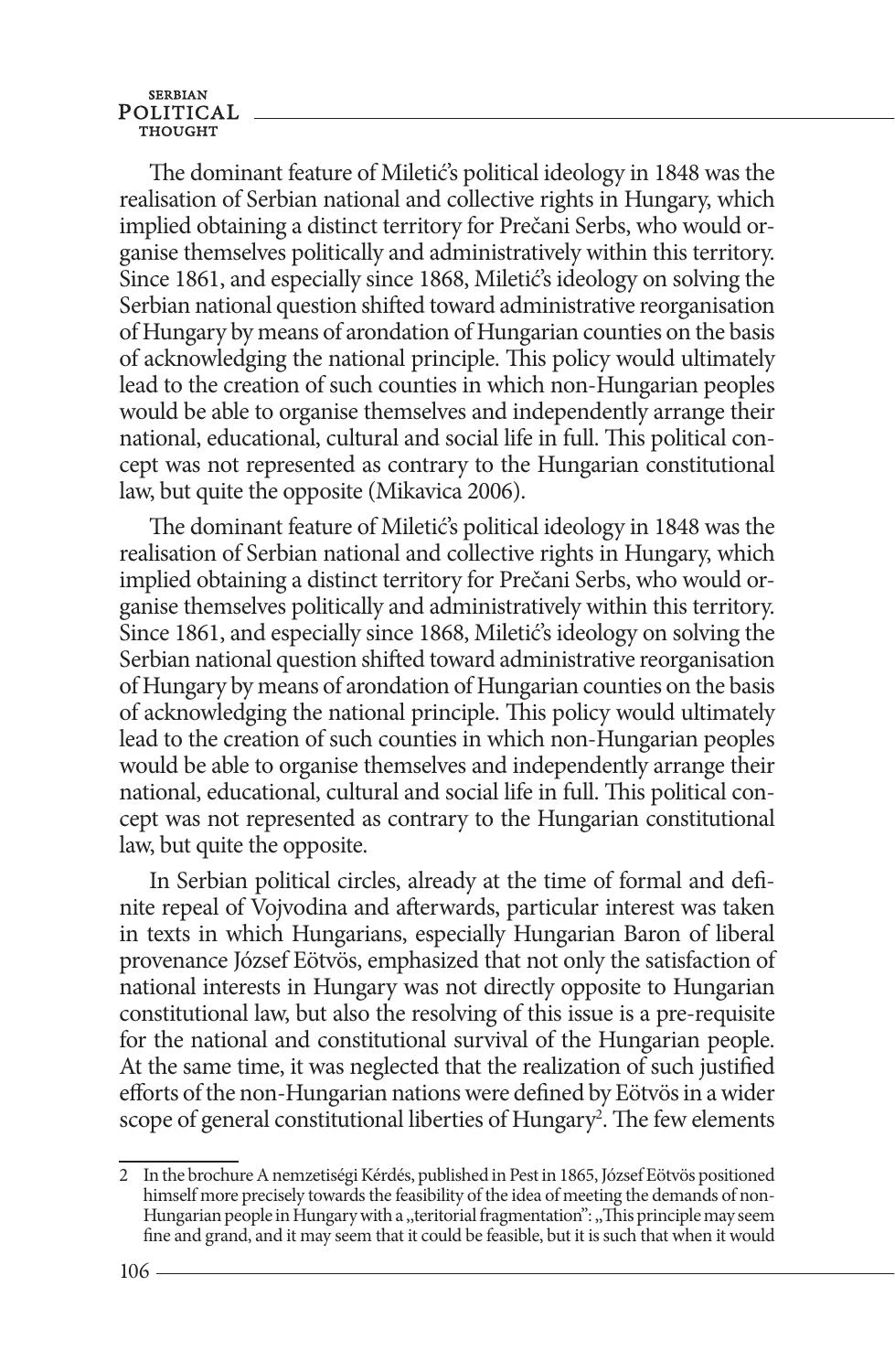indicating that the compromise between Miletić's followers and Eötvös's followers was possible could have looked sufficient for the preservation of the achieved level of Serbian-Hungarian political trust. These included Eötvös's estimates that the national question in Switzerland and Belgium had been ideally resolved "through a well-organized municipal system, which should have a wide enough circle to leave room for free development of individual nationalities, tightening the boundaries just as much as the unity of state makes it necessary" (Srbski dnevnik 1860, issue 92). However, Eötvös was not at all ready to advocate for the practical implementation of such an "ideal" system, especially not in the Hungarian Assembly, and this is something he openly said to the Serbian liberals in Pest in 1861 (Srbski dnevnik 1861, issue 56).

Since the issuing of the February Patent, which "significantly modified" the October Diploma, Schmerling's policy was not perceived by Serbian liberals gathered around Svetozar Miletić as sufficiently decisive in meeting the Serbian demands, after the repeal of Vojvodina, while they were trying to present the idea of a Serbian Vojvodina within Hungary as useful and politically practical in the context of Hungarian aspiration to re-establish the constitutional order and establish new constitutional and legal order in Hungary, believing that this idea is feasible, ultimately as the result of the Serbian-Hungarian political compromise (Krestić 1980: 141-142, 145). The compromise implied that the Serbs overcome their "previous antipathies" towards Hungarians and join the "loud protests" against the centralistic policy, heard from the Hungarian Assembly at the time (Mikavica 2011: 116).

It was in the autonomy of Hungarian counties, which would in some elements attain the level of sovereignty of Swiss cantons, as well as in the luscious, affluent life in congregations in town municipalities that the Serbian Liberals saw the last real possibility to achieve an agreement with the Hungarian liberals and guarantee the preservation of Serbian national rights, whilst honouring the integrity and independence of Hungary. At the same time, they expected the Hungarian politicians "abandon the idea of a single, Hungarian political nation in Hungary, i.e. to definitely stop identifying "genetic" nationality of the Hungarians with the so-called constitutional and political nationality of Hungary. Since the Hungarians in Hungary did not make an absolute majority of the population, identifying the citizenship and nationality was consid-

come to life, it could celebrate its victory only on the ruins of the Austrian monarchy" (Србски дневник May 27th, 1865, Issue 42 and May 29th 1865, Issue 43).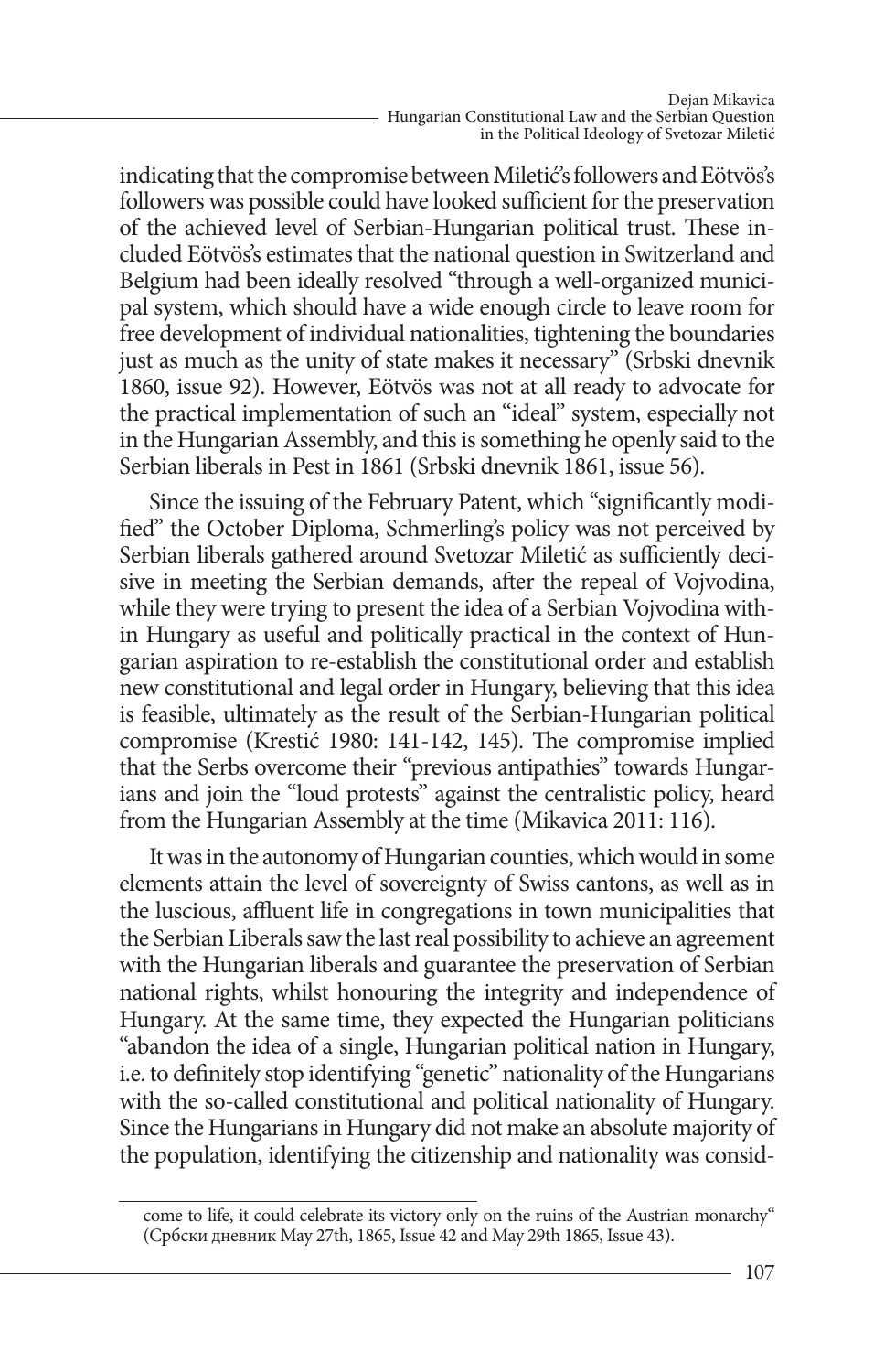ered unacceptable for the Serbs and all other non-Hungarian nations in Hungary. Equality of nations, which was at the time discussed with particular gravity by the leader of the Hungarian liberal nobility, Ferenc Deák, was for them considered to be a possible solution, provided only if it did not involve just civil equality, but for every nation "to govern and rule" its ecclesiastical and educational affairs. "One needn't be particularly committed to modern constitutional law," Miletić explained," in order to know that both kinds of such equality are inherent in one truly constitutional country."

Furthermore, true equality of nationalities in Hungary, thus Serbs as well, involved, according to Serbian liberals, the right to file court documents in non-Hungarian languages, but also the right for each nationality in Hungary to manifest its national being "as a unique personality" by having a national administration in the province in question (underlined by D. M.), and consequently they found themselves in direct political opposition to the leading representatives of Hungarian state policies. Starting from the fact that the autonomy of the Hungarian counties integrally contained anyway in itself a seed of a national administration for some particular nationalities, they considered it only necessary to integrate some of the counties better, in order to enable some particular nationalities to have majority in the county in question. According to this interpretation by Serbian liberals in Hungary it was necessary first to legally determine which counties in Hungary can be considered purely Hungarian, Serbian, Romanian, Slovak, and which are mixed, paying attention not to use more than three languages in nationally mixed counties. In those counties where the national mix was a serious threat, new county borders were to be made in order to honour the national criterion.

Official language in the newly integrated counties was to be determined based on the nation, i.e. nationality which formed the majority of the county. Each county was to have county councils, which would resemble the existing congregations. Slovaks from all the Slovak counties, and Romanians from all the Romanian ones in Hungary, would enter one great congregation of its own kind, where they would conduct their purely national affairs. Authorities of these councils were to be determined under one law which was to be passed by a common (country) assembly and the exclusion of the legislative activity from the jurisdiction of these councils was understood.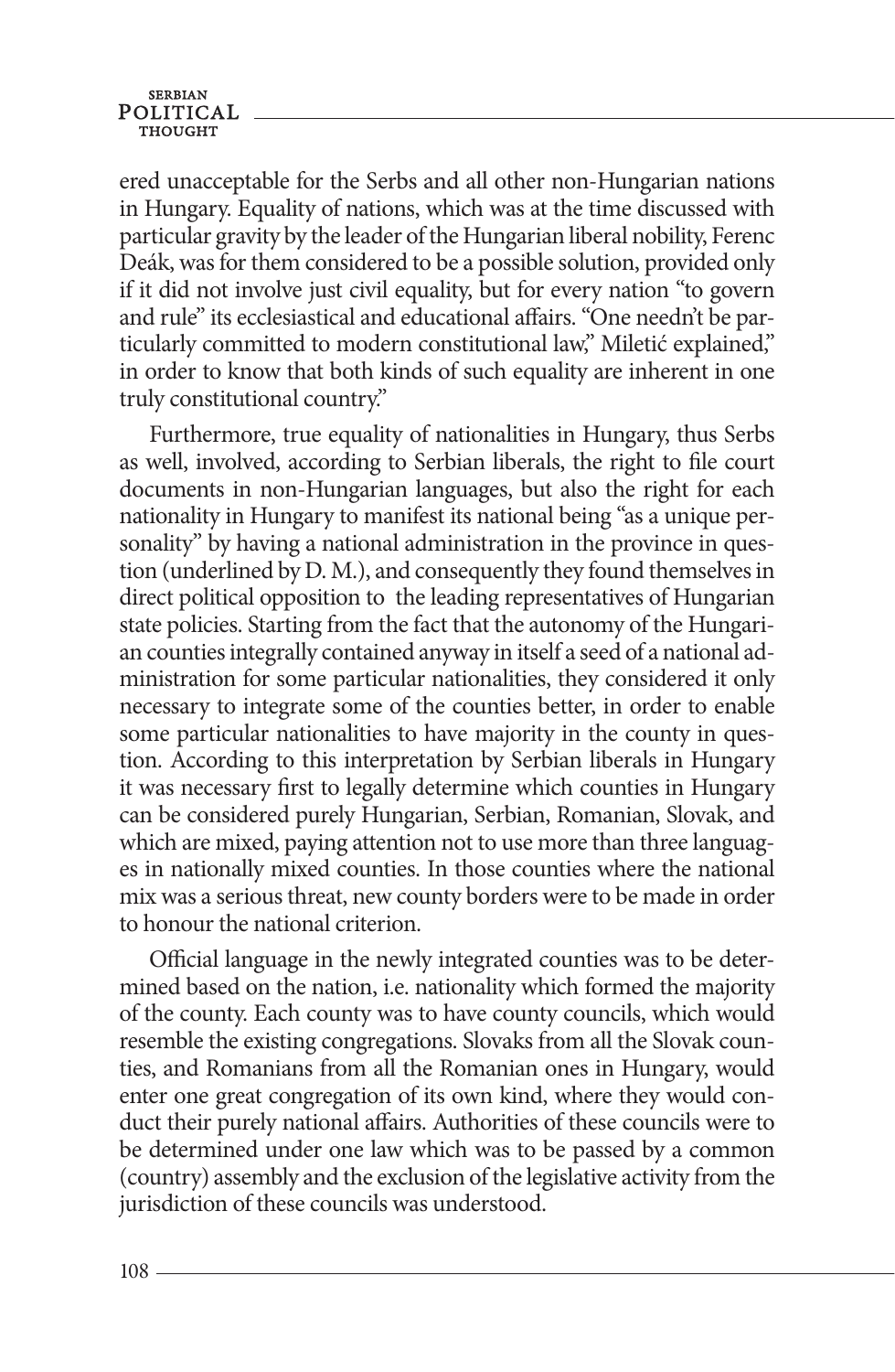Legislation was to remain unified on the level of whole Hungary, state borders unchanged and the entire "administrative body" was to remain mostly the same. Bearing in mind the large number of nationalities in Hungary and their dispersed settlement, Serbian liberals were ready, as it is evident from their treatises, articles and studies, to relinquish the consistent application of this principle to all nationalities in Hungary and to limit its application to Hungarians, Slovaks, Ruthenians, Romanians and Serbs. Despite the large number of Germans in Hungary, they did not envisage special counties for them precisely because of their dispersion throughout Hungary.<sup>3</sup> They mostly kept special rights for Serbs, acquired on the basis of the privileges they had received from Austrian emperors, and they usually thought that these were not in opposition to the principles on which a democratic, constitutional state should rest. Privileges remained for Serbian liberals not Privilegie juris privati, but a constitutional and legal contract based on which Serbs represented one "historical-political individuality" within Hungary. In this way, no specials rights that would exceed the authorities within the integrated counties were demanded for the Serbs, but rather a greater, historical right of Serbs to this demand was accentuated because precisely thanks to the privileges they "stood at the same time on the basis of the principle of nationality, and on the basis of historical-political individuality." They did not acknowledge this right of historical-political individuality to other non-Hungarian peoples of Hungary, but they did not doubt that they would also "obtain this basis in time" (Srbski dnevnik 1861, issue 27).

By resolving the national question in the suggested manner, Serbian liberals thought it possible to secure a "permanent consolidation of Hungary" and particularly to put paid to the frequent objections of the Hungarian side that the South-Hungarian Serbs were persistently aspiring towards state fragmentation. Serbian South-Hungarian liberals compared the awaited, reorganized Hungarian counties to the existing Swiss cantons, proving that the nationalities in Hungary were stronger in numbers, more compact and less mixed than the nationalities in Switzerland, and that, therefore, land consolidation of the counties, introduction of national administrations and generally thorough implementation of the national principle in Hungary was more feasible than it was presumed.

<sup>3</sup> With a certain exception which refers to the Saxons in Transylvania.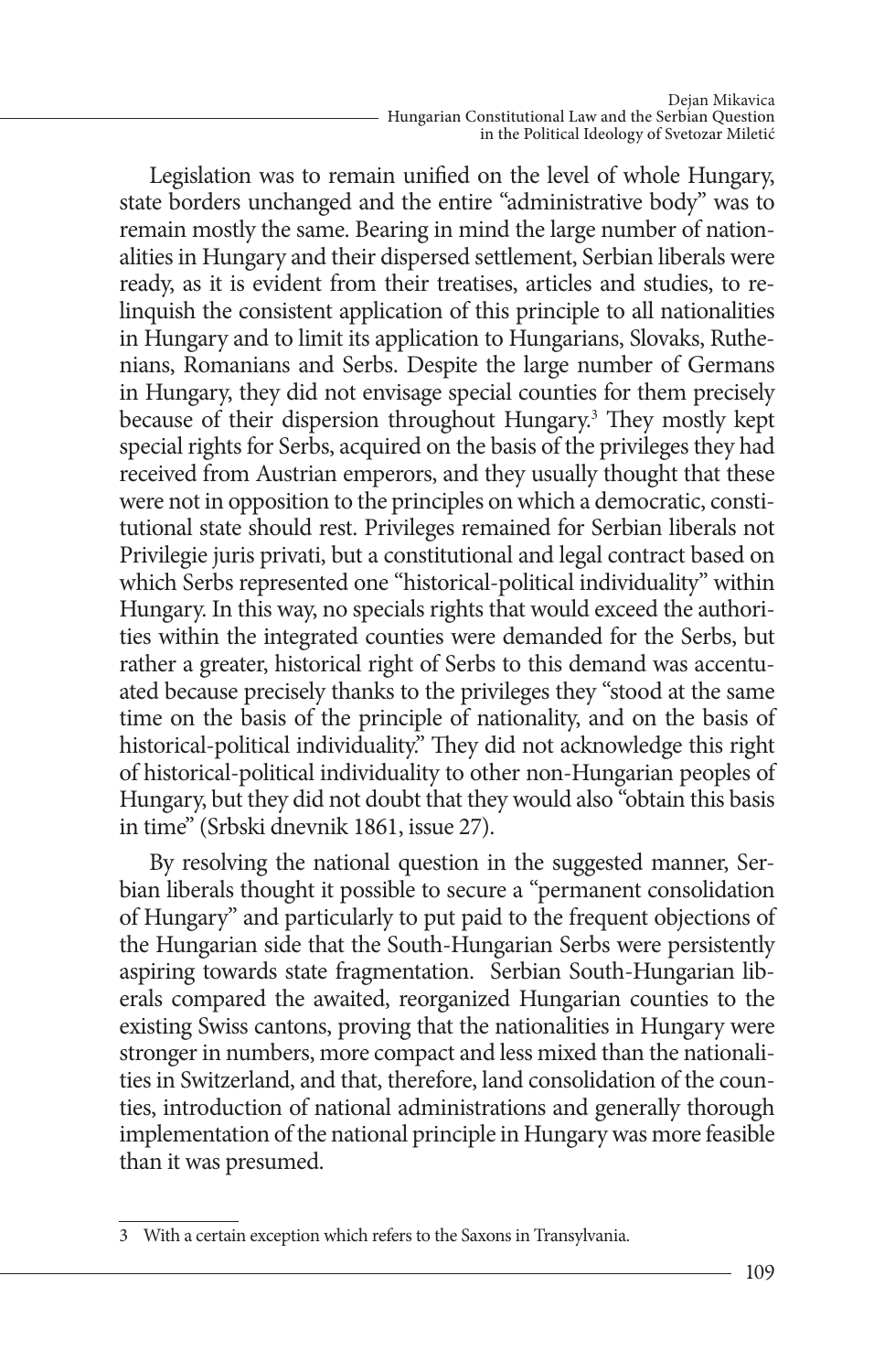Equality of the nationalities in Hungary within the integrated counties was considered insufficient if reduced to the use of the national language of a nationality with majority in the county. The right to independent administration in the integrated counties was considered an issue of utmost importance. In this segment too, Miletić and those likeminded did not digress from the program of national rights, which had been established by the church hierarchy and Serbian representatives at the Timişoara Assembly at the end of the 17th century, and especially since the last church-national assembly at the end of 18th century. This primarily means that the special area for some nations in Hungary involved their right to an independent administration, political, administrative and legal institutions. Though for Serbs and their administration, they suggested and determined the territory of Banat in the end of 18th century, and following the passing of the Octroyed legal act, the October Diploma, the right to the Bacs – Bodrog and Torontal (Banat) County integrated in such a way that the non-Serbian element went to other counties, in order for this one, thusly renewed Vojvodina, to have a predominant Serbian character whilst decidedly and openly not opposing the basic constituents of the ruling Hungarian state doctrine.

However, in such this new Serbian Vojvodina was formed, via arondation of the Hungarian counties, did not significantly influence the position of the Hungarian politicians towards this historical-political legacy. Svetozar Miletić, Mihailo Polit Desančić and all the other likeminded were trying to explain unsuccessfully that Vojvodina would not be "some province Vojvodina", but just "a large county", which would have the same legislation and the same representation and mostly the same administration as the entire Kingdom, and that the forming of a Serbian Vojvodina in the scope of one large country would not hinder the integrity of Hungary. For the respectable Hungarian statesman and prominent political leaders, the very mention of the name "Vojvodina" itself meant the breach of the country's integrity. Discussing the thesis of the Hungarian politician and ideologist Baron Jozsef Eötvös that the non-Hungarian nationalities in Hungary should be treated as legal entities (als juristiche Personen), which should be provided with an independent administration in their ecclesiastical and educational affairs, founding of new schools, determining a language of teaching in them and certain financial support by the state, followers of Miletić, and especially Polit Desančić, underlined that such a thing was self-implied in a truly constitutional state and that this could not be considered a sufficient concession on Hungarian part (Mikavica 2007: 55).

110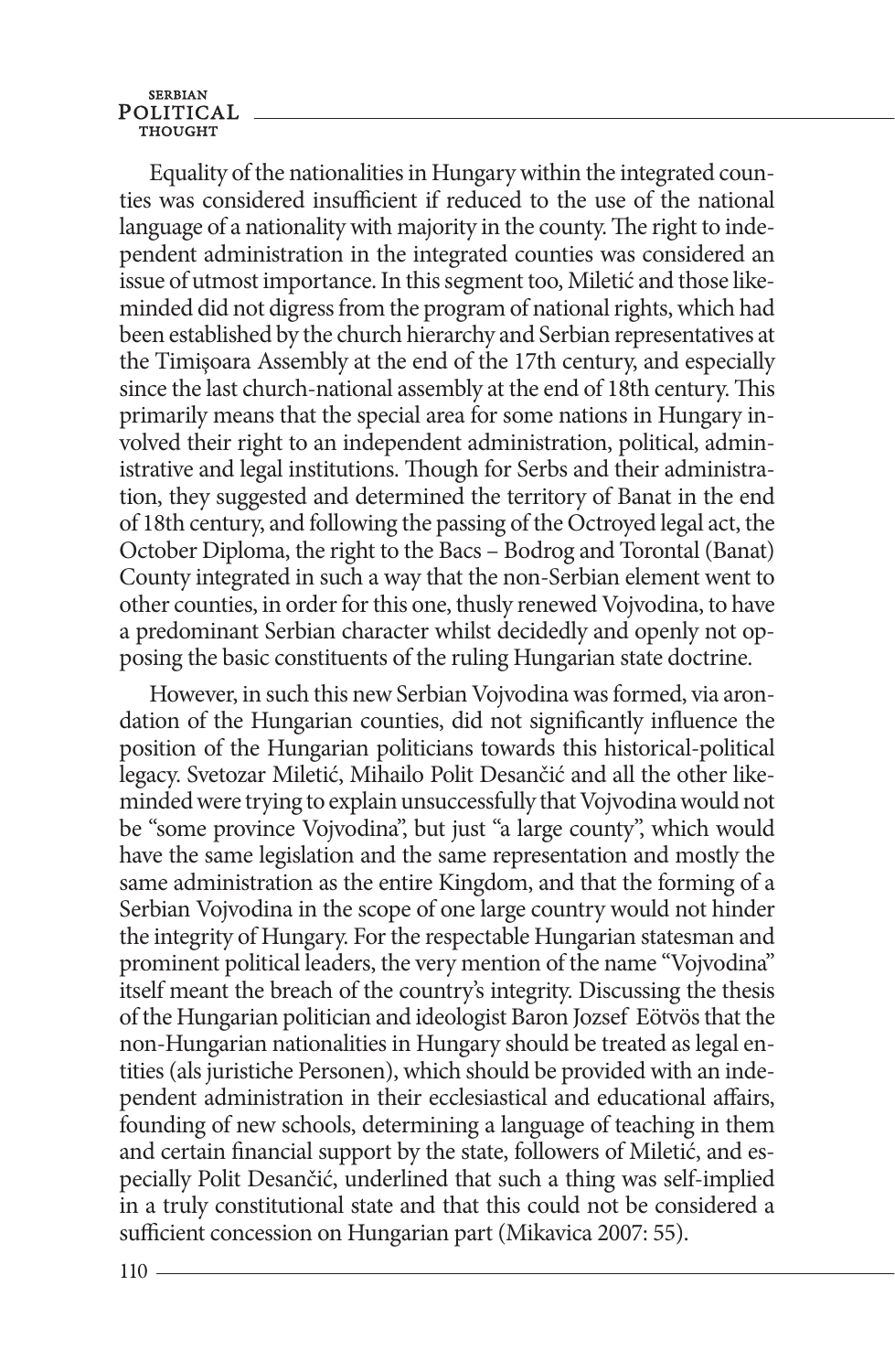Despite the overall disagreement on this matter, in the field of practical political understanding, from 1861 to 1867, Serbian liberals continued to maintain contact with the Hungarian liberals, especially with Eötvös and Ferenc Deák, never being quite sure how honest the latter were in their expressing of the desire to resolve the national issue in Hungary in a satisfactory manner. In particular, none of the Serbian liberals could have known whether Jozsef Eötvös was even ready to adjust his previous theory that a nation was not a language community, but a blend of different races, as this Hungarian politician formulated in the treatise Influence of the ruling ideas of the 19th Century on the state (Jozsef Eötvös, Der Einflus der herrschenden Ideen des 19. Jahrhunderts auf den Staat, Wien 1851). It was formed under the influence of the work on the history of civilization by François Guizot. Eötvös developed in this work a thesis that the Hungarian people was created in the process of blending of the superior Hungarian and the inferior Slavic race, which the Christian Church assimilated over several centuries of living together. In some sections, Eötvös wrote about Serbs with open disparaging and presented them as a lower race. Sometime later, Joseph Gobineau and Ante Starčević (Ekmečić 1999: 127, 311) wrote and thought along similar lines, as well. Amongst the representatives of the political idea and advocates of the Hungarian constitutional law from that period, Laszlo Teleki should be highlighted. He wrote to Kossuth from Paris in 1849, saying that Hungarians should reach an agreement with the Serbs, Croats and Romanians.<sup>4</sup> At the same time, Ferenc Toldy and Aurel Kecskemeti were referred to as the supporters of "midway" solutions, though they did not suggest territorial autonomy for non-Hungarians either (Katuš 1987: 107). Since autumn 1849, leaders of the Hungarian emigration were especially under the strong influence of the Polish and Romanian emigrants and Italian politicians. The common denominator of their activities was their work on the creating of a confederation of South-Eastern peoples of Europe. Back in October 1848 in Vidin, at the suggestion of the Polish emigrants Bistronowski and Zamoyski from his entourage, Kossuth drafted a plan of the confederation which was to be joined by Hungary, Croatia, Serbia, Poland and the Romanian principalities. Afterwards, he sent his personal emissaries Heningen and Carossini (an Englishman and an Italian) to Belgrade. The following year (1850), Kossuth wrote to Teleki about his

<sup>4</sup> He repeated the same in 1850. He intended territorial autonomy with an assembly for the non-Hungarians.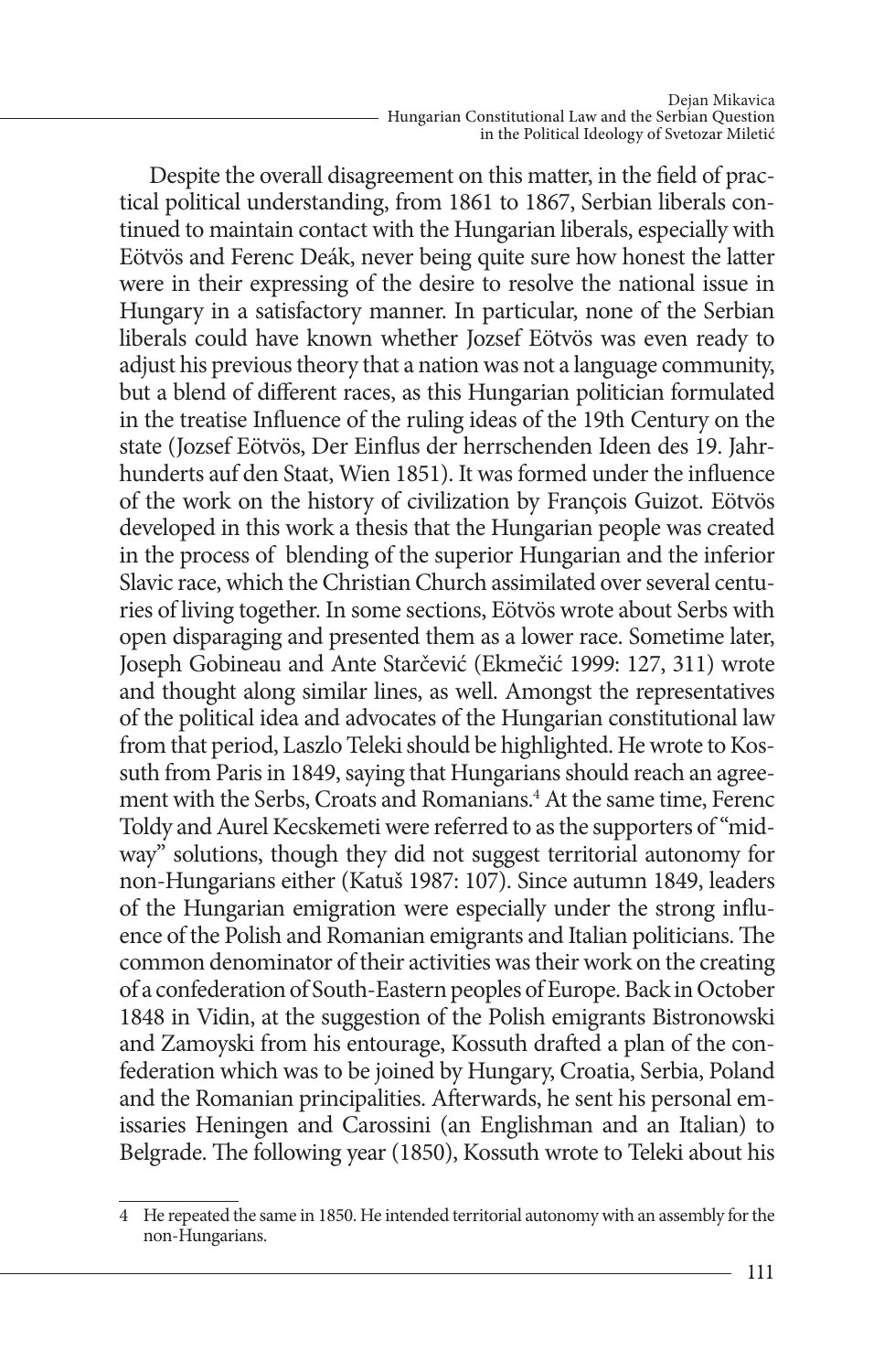vision of the constitution of the North-Eastern Free Confederate States, where each member of the confederacy would have independent internal politics, and Hungary would be the centre of the confederation without Budapest as the capital of the confederation. During 1849 and 1850 negotiations were developed with the Polish and Romanian emigrants, the plan of Nicolae Bălcescu on the territorial autonomy was pursued,<sup>5</sup> whilst on the Hungarian side, the most prominent figures of the time, apart from Teleki, were Bertalan Szemere, György Klapka, Gyula Andrássy. Szemere's manuscript (1853-1854) reads similarly as Klapka's (1855) regarding the Alliance between Hungary and Romania and Serbia, Croatia, Dalmatia and Bosnia and Herzegovina. Klapka signed an agreement of alliance with the Romanian prince Cuza (1859) with the aim of forming a confederation of the Danubian states of Serbia, Hungary and Romania. Kossuth (1862) prepared a similar solution with Pulsky and Canini and this draft was published by the Italian press. The idea of Danubian Confederation was principally accepted by Prince Mihailo Obrenović as well, during the secret negotiations with Kossuth in London. However, missing from these proposals was the handling of the question of Vojvodina, while the Hungarian ruling party and its Frigyes Podmaniczky decisively rejected even the state alliance with Serbia. despite this, Hungarian intermediaries in Belgrade continued the politics of Hungarian emigrants: Janos Ludwig, officers Sandor Gal, György Klapka, István Türr. The awaited joint uprising did not take place. What is important is that all the fractions of the Hungarian emigration (Paris, Italian, American) agreed in the fact that after the achievement of independence, Hungary should enter the confederacy with of the Balkan countries, but opinions differed on what the new state polity of Hungary should be, whilst one part of the Paris-based Hungarian emigration (Teleki, Pulsky, Klapka, Szemere) was most lenient, particularly in their attitude towards allowing national autonomy to the non-Hungarian nations. Kossuth, however, remained adamant, and with him a significant majority in the emigration, which thought that a "more favourable solution was to reach an agreement with Austria and the Habsburgs" (Katuš 1987: 115). Andrássy confirmed this to the Romanians in Paris, Teleki retreated in disappointment in 1851, Klapka continued persuading Kossuth (1861) under the conviction that autonomy of Transylvania should be recognized, and that Vojvo-

<sup>5</sup> Bălcescu was also for the Danubian United States, but providing that in that union the territories with Romanian population in Transylvania belonged to the Romanian state.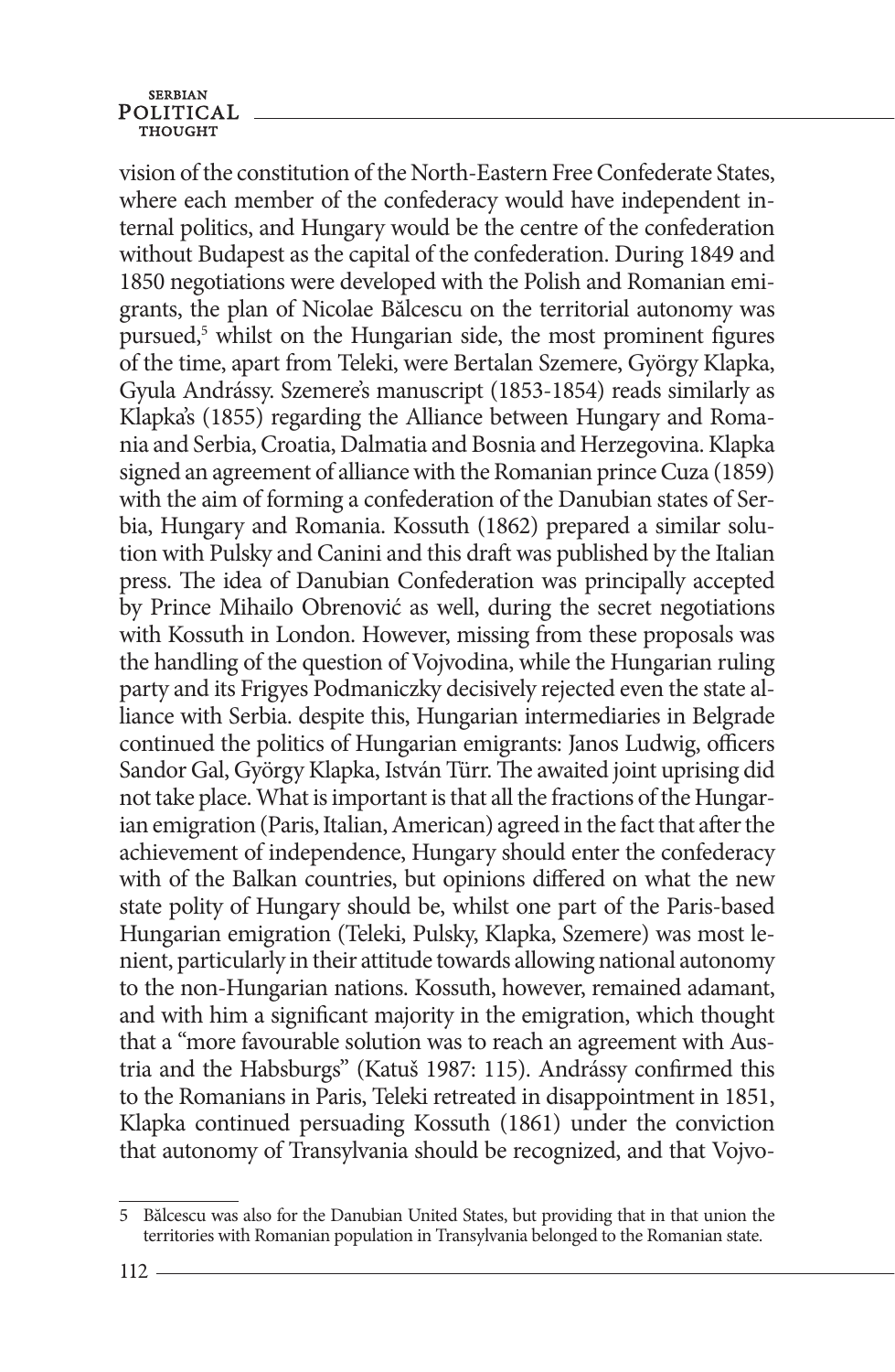dina should be given to the Serbs. Kossuth showed readiness for lenience in his first proposal, but in the second case – not in the least. Vojvodina opposed Kossuth's perception of the territorial integrity and political unity of Hungary, as he wrote in Kütahya from 1851 Serbs in Hungary were not a political nation which had a historical and state right, according to Kossuth! Croats were thought of differently, which is why Kvaternik (1866) was pleased.<sup>6</sup> Kossuth's positions were supported in Hungary by many Hungarians from the Virgil Szilágyi, Eden Kalay, Laszlo Böszörményi, Jozsef Madaras, Daniel Iranyi and others. Since the October Diploma, Lajos Mocsáry, Zigmond Kemény, Moritz Lukacs, Ferenc Deák, Imre Madách, Jókai Mór tried, more than others, to impose constitutional law or to at least make it more approachable to political demands of the non-Hungarian nations. Eötvös and Kemény and Lukacs, as well as Laszlo Salay, all thought like Kossuth that the matter should not be taken further than the municipal and county autonomy for the non-Hungarian nations, civil rights in the system of public administration.

In the manifest of Miletić's party from 1869, a step was made towards a more concrete definition of Serbian collective rights, but this was precisely what manifested the deep political and ideological discrepancy of the two interpretations of the idea of statehood on Hungarian state territory. For the Hungarian side, each political concept which would imply federalization of the country was essentially unacceptable and directly opposite to the Hungarian constitutional law. Already in the first item of the Becskerek Program of Miletić's people's party from 1869, which was based on the proposal of the non-Hungarian political representatives from 1867 and 1868, a demand which refered to the issue of Serbian Vojvodina was made. Serbian representatives, who were supposed to defend the principles of Serbian liberal-democratic nationalism in the Hungarian Assembly, had before them a task to "constantly challenge" the Hungarian government to "either make a proposal based on the conclusion from 1861, or to assemble a new congress, to make and submit a new proposal regarding the mentioned circumstances." In the second part of the programme, this demand was repeated by detailing those state factors from which a positive decision was expected: "To demand from the throne, the government and the assembly to thoroughly discuss the conclusions of the Serbian congress (Annunciation Council – D. M.) from 1861, either through initiative of

<sup>6</sup> The only remaining problem was concerned with Međumurje and Rijeka.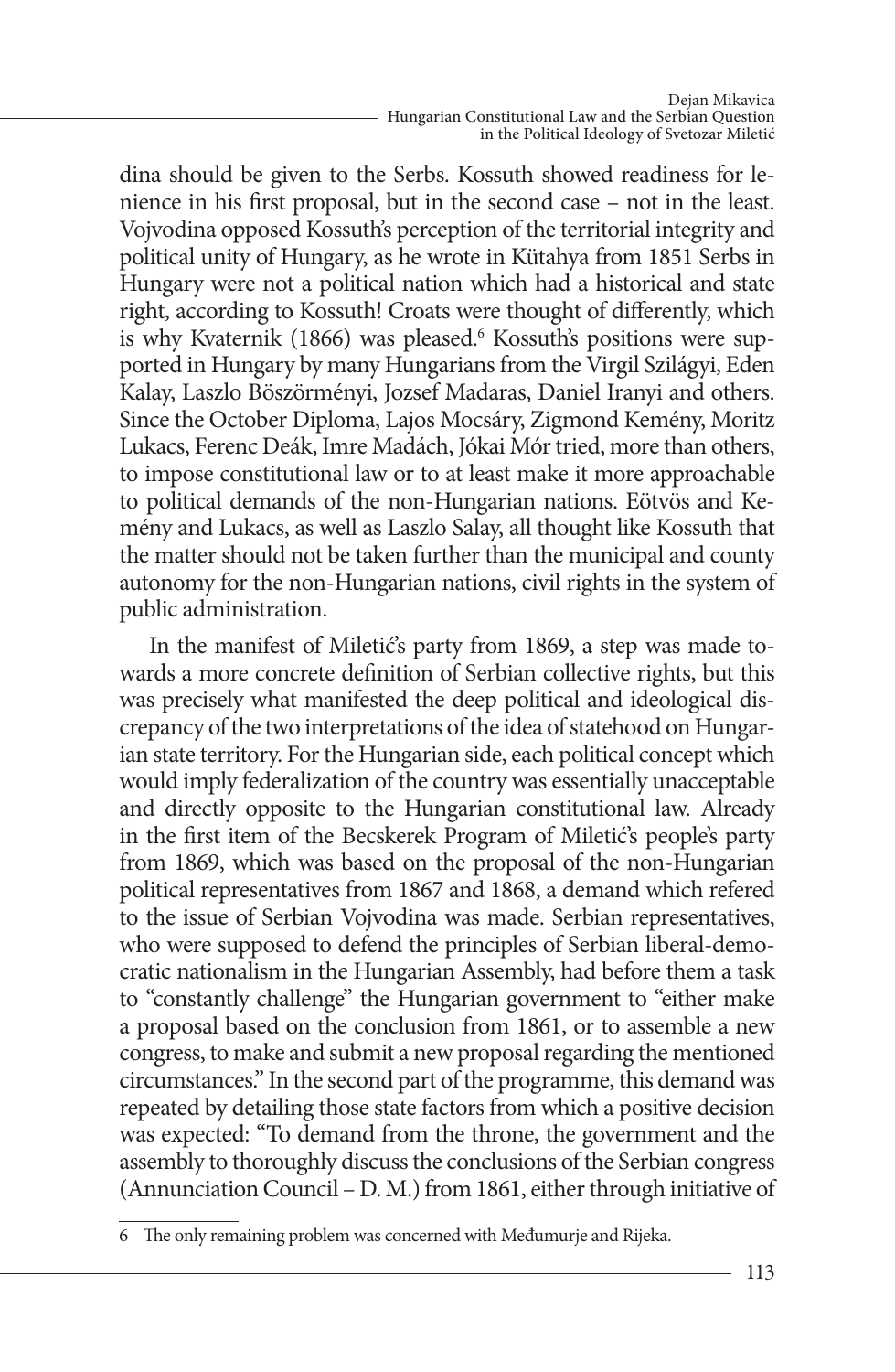the assembly or Serbian representatives." Key segments of the Hungarian-Serbian negotiations which had been led up to 1867, found their place in the Becskerek Program. The following is also said in it: "…to integrate the collective municipalities as per the nationalities, minding geographic, communicational and administrative considerations…to take nationality into consideration and reorganization of higher court and political authorities…to recognize the equality of various languages at the Assembly as well (Hungarian Assembly – D. M.) and to reorganize the Upper House with reference to having the various nations represented in it… to recognize the limited unification of each nation in Hungary as educational wholes, with the right of autonomy in terms of organization, order and administration along with a right of taxation on this; the latter together with the state authorities…to recognize external mark and significance of each nationality by recognizing the flags and coats of arms of various nations." Though Serbian Vojvodina was not explicitly highlighted here by name, nor even mentioned as an administrative or federal unit, it is clear from all of the above stated that it was considered and that its resurrection was a matter of persistent striving.

In Hungarian Assembly and outside of it, Miletić and his followers formally supported sustainability of the Hungarian constitutional law, denied any existence of the idea of Serbian Vojvodina within Hungary in front of Hungarian courts, and up to 1876 tended by all available legal, political, parliamentary and publicity means to present publicly their political concepts as democratic, loyal and concordant with the idea of Hungarian state sovereignty. At the May Assembly and afterwards, Miletić's liberals supported the politics of forming of Serbian Vojvodina, which would have numerous and significant jurisdictions in the domain of legislation and its own institutions. On the other hand, at the Annunciation Assembly (1861) a significant, historic outreach was made towards securing the trust of the Hungarian side for the Serbian demands, but without result. At the Annunciation Assembly, Miletić moved away from the opinion of the majority, adjusting his political conception to the position of Hungarian liberals and rejecting the project of relying on the Viennese court, all this with the purpose to procure issuing of the law on nationalities which failed expectations of Serbs on several repeatedly. At the Hungarian Assembly, he defined the demands of the non-Hungarian peoples as part of the proposal which was to be considered by the Hungarian Assembly with the aim of passing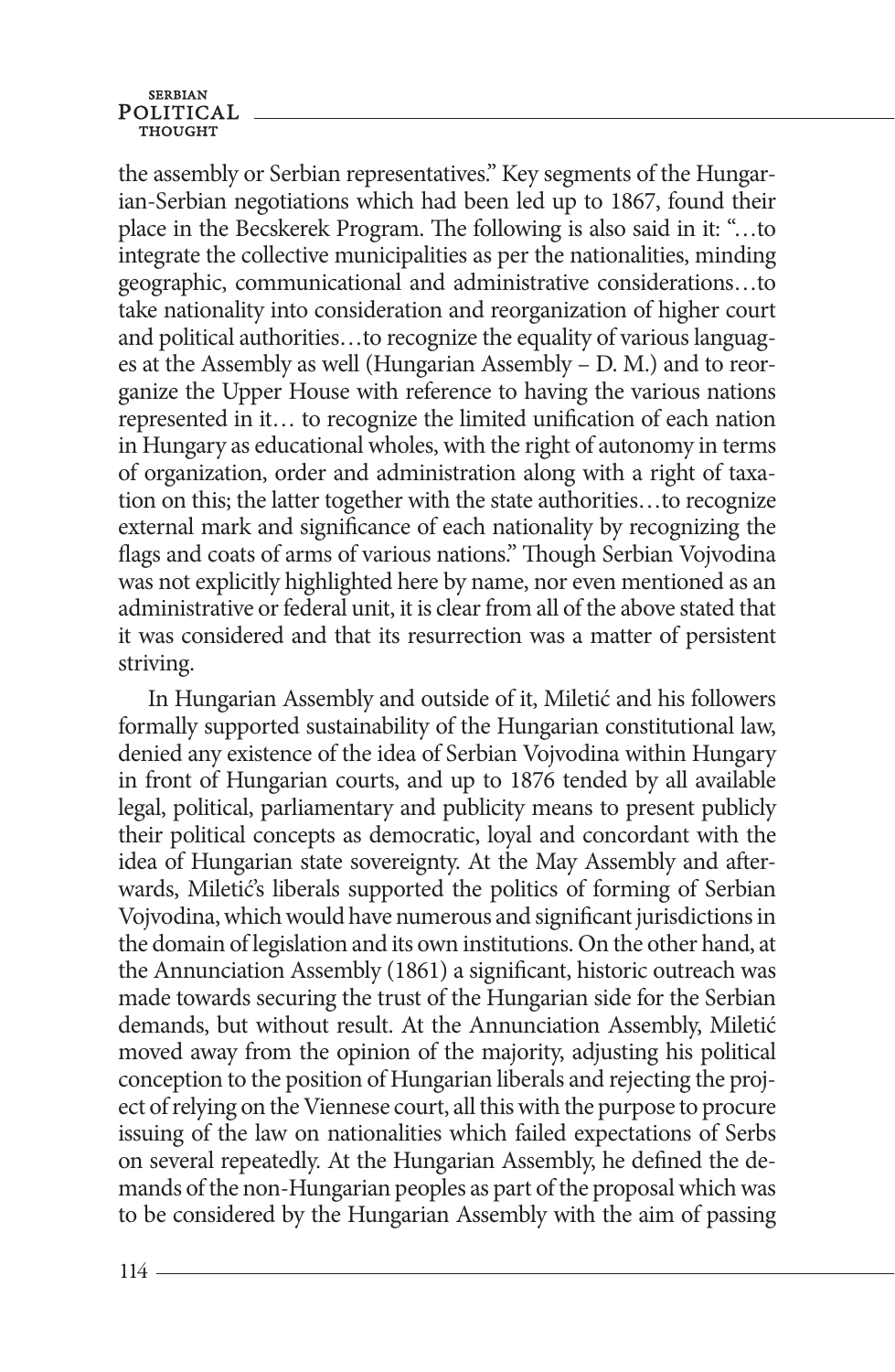the Law on nationalities. This required demanding a separate political administration and bordered counties based on national criterion. Hungarian parliamentary majority rejected these proposals and issued a series of legal acts founded on the principles of the Hungarian constitutional law and the existence of only one political nation in Hungary (Rokaji, Đere, Pal, Kasaš 2002: 498-499). While the law on Serbian educational-ecclesiastical autonomy partially recognized the justification of Serbian requests referring to their ecclesiastical and educational autonomy, the law on nationalities long-term consolidated the domination and supremacy of Hungarian political nation in Hungary (Đere 1992: 63-77).

At the Serbian church-national assemblies held after 1861, Hungarian constitutional law was in no way openly criticized nor questioned, while in the programmes of Serbian political parties in Austria-Hungary realization of Serbian national and civil rights was solely considered within the existing legislative order, but with frequent remarks to the assembly that the law on nationalities of 1868 was being violated. Institutionally conceptualized assimilation of non-Hungarian peoples compelled Miletić, and especially his followers and the like-minded, to adjust in different ways the governing Hungarian state doctrine to the pragmatic preservation of Serbian national identity and their democratic and civil demands. From 1868 to 1876 Miletić continuously advocated Serbian democratic and national interests in the Hungarian Assembly, but because of the repudiation of political immunity, in the time of the Great Eastern Crisis (the Eastern Question), the entire political activity of Prečani Serbs liberals led by Miletić was put at stake, and by several-year imprisonment Miletić himself was prevented from leading his party (Mikavica 2006: 60).

After Miletić's retreat from political life (1882), one fraction of his followers formed the Serbian People's Party, which favoured notabilities and whose programme presented Hungarian constitutional law as inviolable, while all Serbian requests were reduced to demanding exclusive respect of civil rights and consistent use of the existing laws (Miletić 2002: 879). Miletić's disciple and successor at the head of the newly-formed Liberal Party, Mihailo Polit Desančić, tried to revive the idea on the encirclement, i.e. arondation, of Hungarian counties, which was one of constituent principles of Miletić's political ideology and also the Becskerek programme adopted by Miletić's party. On the other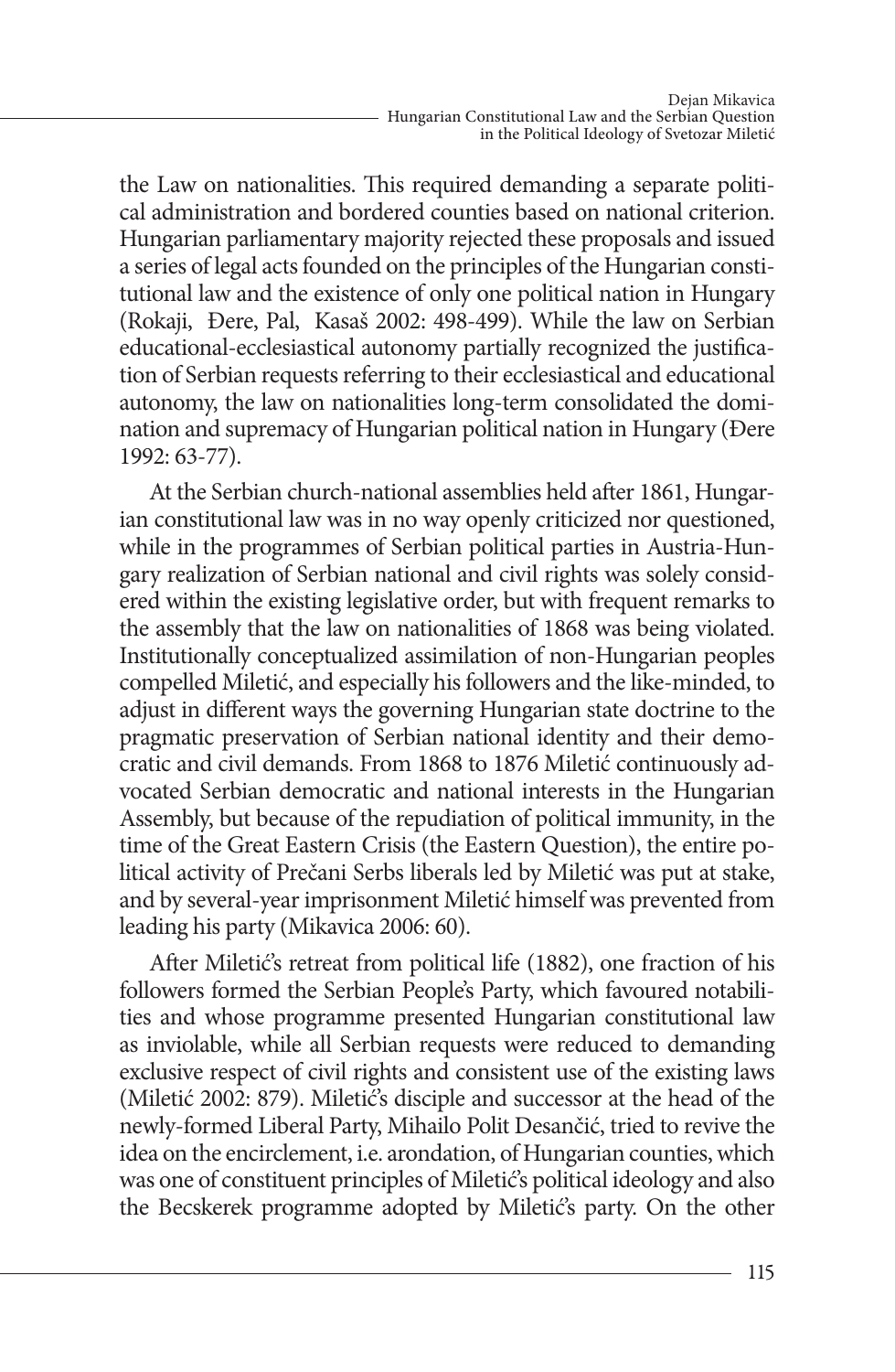hand, the leader of Serbian National Radical Party, Jaša Tomić tried by preserving and respecting Hungarian sovereignty in Hungary to gain authority in the domain of Serbian ecclesiastic and school autonomy. In that way Miletić's followers found themselves divided in two fractions, liberal led by Polit and radical led by Jaša Tomić (Mikavica 2011: 247).

Overall, legal and political order in Hungary was especially important to Miletić's followers and Prečani Serbs in the terms of Magyarisation of their spiritual, educational and cultural life. By adopting and implementing the above-mentioned laws, the Hungarian state idea reached its climax, while Serbian national question was reduced to the domain of the basic respect of civil rights. . The laws of 1879, 1883, 1900 and 1907 intensified Magyarisation and the supremacy and domination of Hungarian state idea was confirmed. It was only the success of the army of the Kingdom of Serbia in the Balkan Wars, and especially in the First World War, that recreated conditions for the restoration of Serbian sovereignty and preservation of their national identity north of the Sava and the Danube. Political ideology of Svetozar Miletić also had significance on another political level, as it referred to the right to selfdetermination of people who were at that time under the Turkish rule (Petrović 1968: 197-209). Resolving the Serbian question within the socalled Eastern Question induced the creation of the Balkan confederation fifty years before the end of the Great War and within this project defined by Mihailo Polit Desančić and Svetozar Miletić, Serbs tended to preserve the preconditions for preservation of their national identity as well as the general idea for creation of the Serbian state. The failure of these tendencies was confirmed after the dualistic reorganization of the Habsburg Monarchy, on which nor Miletić nor the representatives of other non-Hungarian nationalities in Hungary could have any influence, especially after the Great Eastern Crisis which ended in the crash of the Serbian national politics and giving of mandate to Austro-Hungary for occupying the territories of Bosnia and Herzegovina where the Serbs represented a relative majority of the population.

## **Bibliography**

Corpus Juris Hungaric (1901) *Magyar törvénytár 1740-183.* Budapest. Đere, Z. (2009) *Mađarski i srpski nacionalni preporod.* Novi Sad: Vojvođanska akademija nauka i umetnosti.

 $116 -$